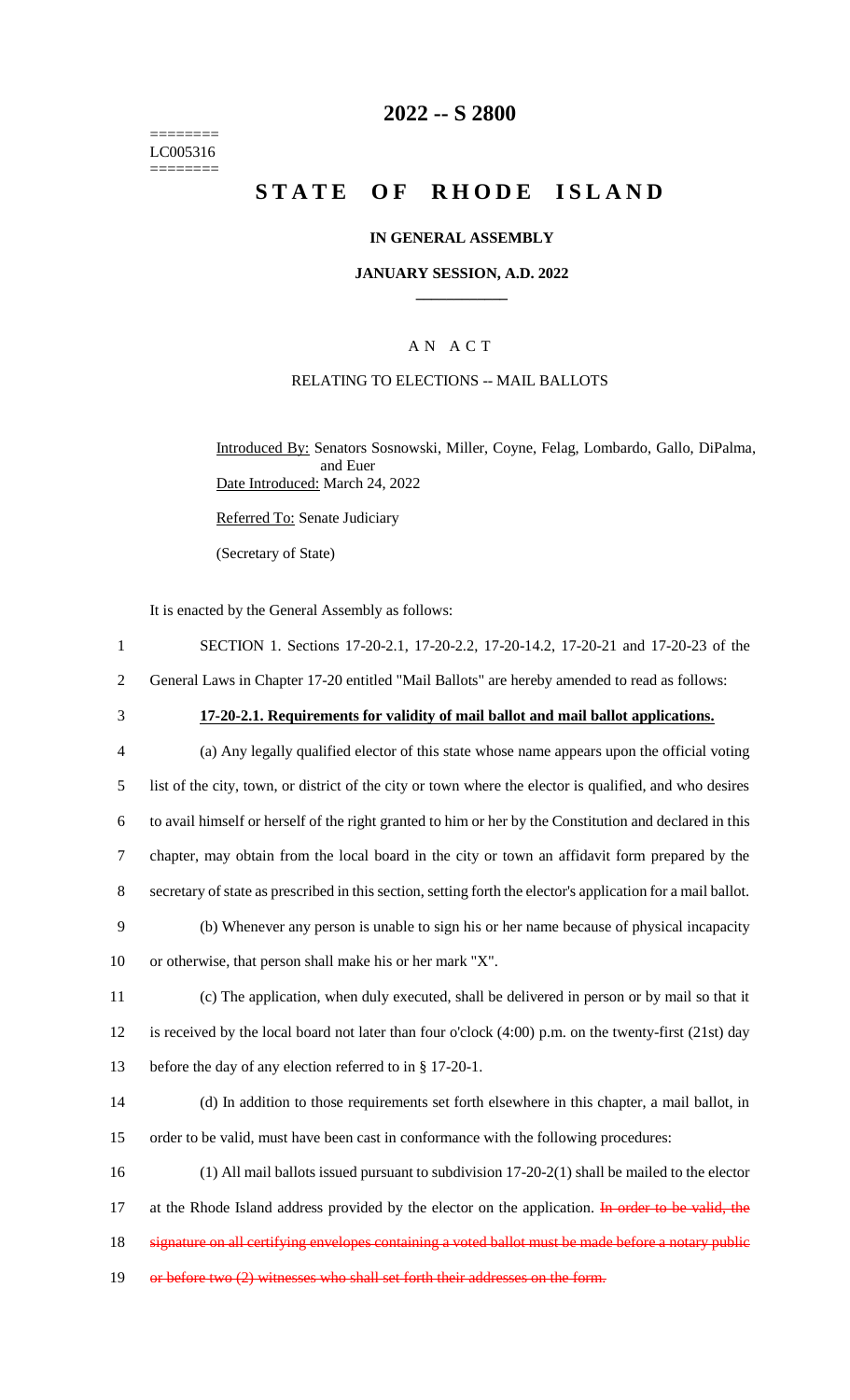(2) All applications for mail ballots pursuant to § 17-20-2(2) must state under oath the name and location of the hospital, convalescent home, nursing home, or similar institution where the elector is confined. All mail ballots issued pursuant to subdivision 17-20-2(2) shall be delivered to the elector at the hospital, convalescent home, nursing home, or similar institution where the elector is confined; and the ballots shall be voted and witnessed in conformance with the provisions of § 17-20-14.

 (3) All mail ballots issued pursuant to subdivision 17-20-2(3) shall be mailed to the address provided by the elector on the application or sent to the board of canvassers in the city or town where the elector maintains his or her voting residence. In order to be valid, the signature of the elector on the certifying envelope containing voted ballots does not need to be notarized or witnessed. Any voter qualified to receive a mail ballot pursuant to subdivision 17-20-2(3) shall also be entitled to cast a ballot pursuant to the provisions of United States Public Law 99-410 ("UOCAVA Act").

 (4) All mail ballots issued pursuant to subdivision 17-20-2(4) may be mailed to the elector at the address within the United States provided by the elector on the application or sent to the 16 board of canvassers in the city or town where the elector maintains his or her voting residence. In 17 order to be valid, the signature on all certifying envelopes containing a voted ballot must be made 18 before a notary public, or other person authorized by law to administer oaths where signed, or 19 where the elector voted, or before two (2) witnesses who shall set forth their addresses on the form. In order to be valid, all ballots sent to the elector at the board of canvassers must be voted in conformance with the provisions of § 17-20-14.2.

 (e) Any person knowingly and willfully making a false application or certification, or knowingly and willfully aiding and abetting in the making of a false application or certification, shall be guilty of a felony and shall be subject to the penalties provided for in § 17-26-1.

 (f) In no way shall a mail ballot application be disqualified if the voter's circumstances change between the time of making the application and voting his or her mail ballot as long as voter remains qualified to receive a mail ballot under the provisions of § 17-20-2. The local board of canvassers shall provide the state board of elections with written notification of any change in circumstances to a mail ballot voter.

#### **17-20-2.2. Requirements for validity of emergency mail ballots.**

 (a) Any legally qualified elector of this state whose name appears upon the official voting list of the town or district of the city or town where the elector is so qualified, who on account of circumstances manifested twenty (20) days or less prior to any election becomes eligible to vote by mail ballot according to this chapter, may obtain from the local board an application for an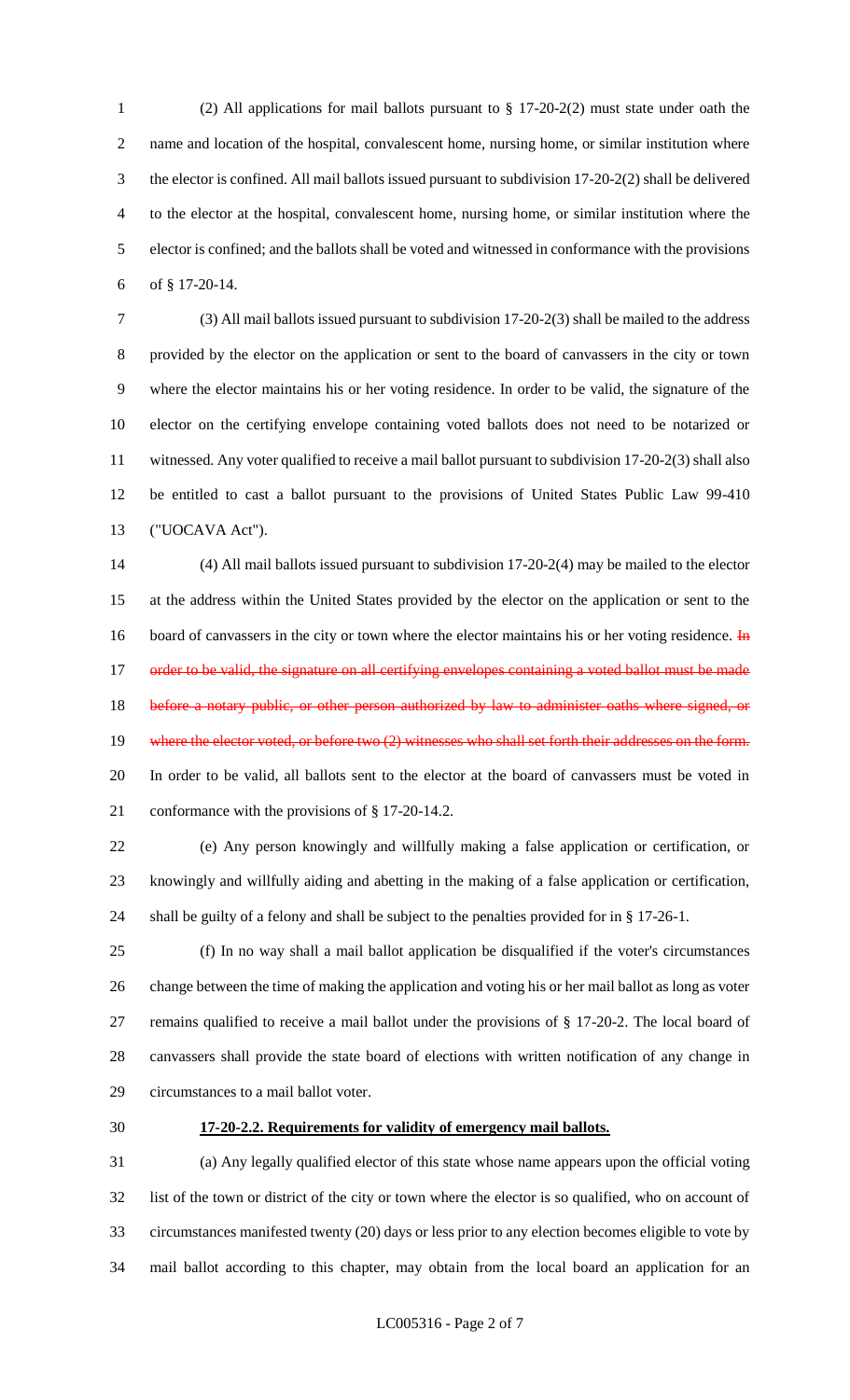emergency mail ballot or may complete an emergency in-person mail ballot application on an electronic poll pad at the board of canvassers where the elector maintains his or her residence.

 (b) The emergency mail ballot application, when duly executed, shall be delivered in person or by mail so that it shall be received by the local board not later than four o'clock (4:00) p.m. on the last day preceding the date of the election.

 (c) The elector shall execute the emergency mail ballot application in accordance with the requirements of this chapter, which application shall contain a certificate setting forth the facts relating to the circumstances necessitating the application.

 (d) In addition to those requirements set forth elsewhere in this chapter, an emergency mail ballot, except those emergency mail ballots being cast pursuant to subsection (g) of this section, in 11 order to be valid, must have been cast in conformance with the following procedures:

 (1) All mail ballots issued pursuant to § 17-20-2(1) shall be mailed to the elector at the state of Rhode Island address provided on the application by the office of the secretary of state, or delivered by the local board to a person presenting written authorization from the elector to receive 15 the ballots, or cast in private at the local board of canvassers. In order to be valid, the signature of 16 the voter on the certifying envelope containing a voted ballot must be made before a notary public, 17 or other person authorized by law to administer oaths where signed, or where the elector voted, or 18 before two (2) witnesses who shall set forth their addresses on the form. In order to be valid, all ballots sent to the elector at the board of canvassers must be voted in conformance with the provisions of § 17-20-14.2.

 (2) All applications for emergency mail ballots pursuant to § 17-20-2(2) must state under oath the name and location of the hospital, convalescent home, nursing home, or similar institution where the elector is confined. All mail ballots issued pursuant to this subdivision shall be delivered to the elector by the bipartisan pair of supervisors, appointed in conformance with this chapter, and shall be voted and witnessed in conformance with the provisions of § 17-20-14.

 (3) All mail ballots issued pursuant to § 17-20-2(3) shall be mailed by the office of the secretary of state to the elector at an address provided by the elector on the application, or cast at the board of canvassers in the city or town where the elector maintains his or her voting residence. The signature of the elector on the certifying envelope containing the voted ballots issued pursuant to the subdivision does not need to be notarized or witnessed. Any voter qualified to receive a mail ballot pursuant to § 17-20-2(3) shall also be entitled to cast a ballot pursuant to the provisions of United States Public Law 99-410 ("UOCAVA Act").

 (4) All mail ballots issued pursuant to § 17-20-2(4) shall be cast at the board of canvassers in the city or town where the elector maintains his or her voting residence or mailed by the office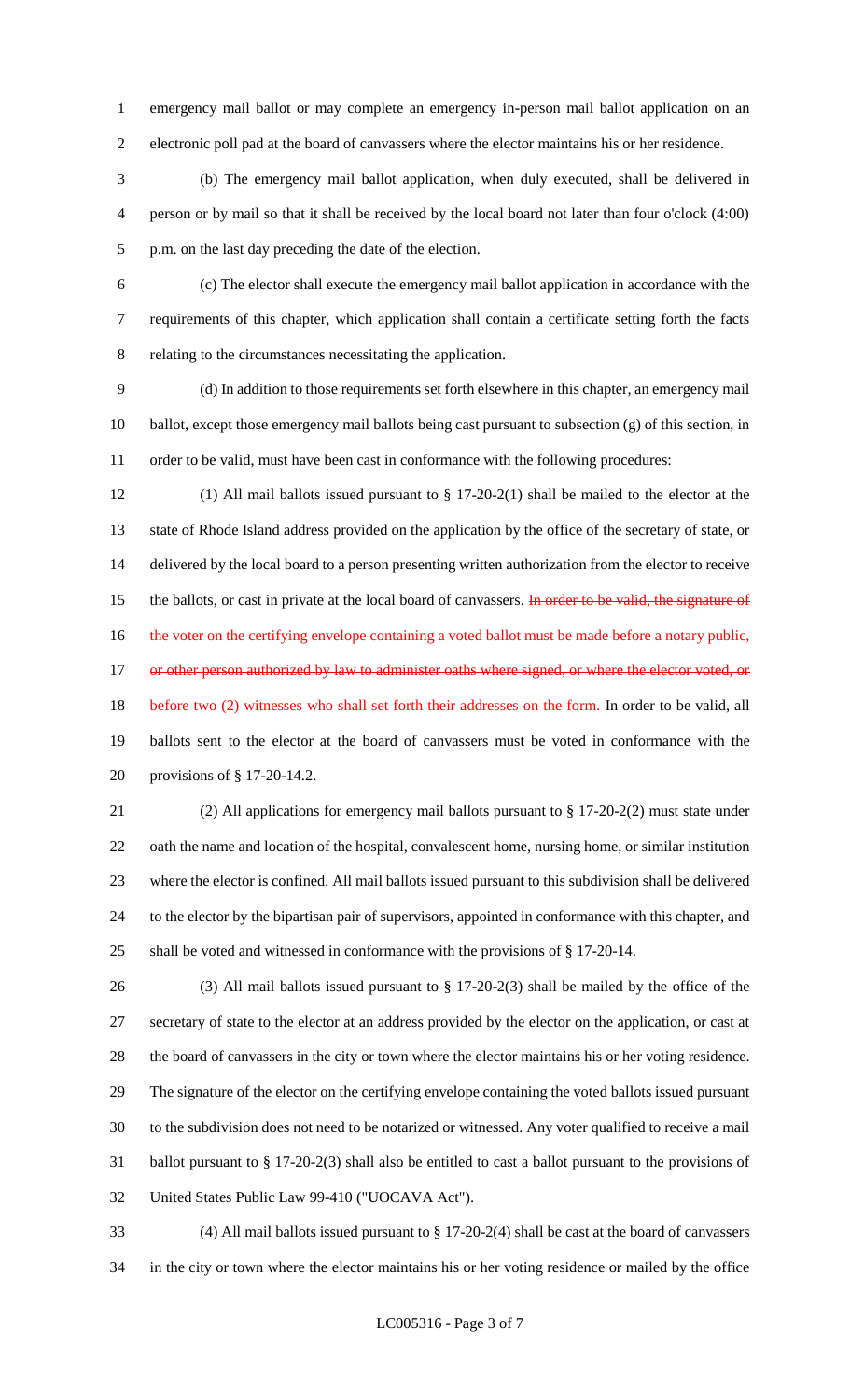of the secretary of state to the elector at the address within the United States provided by the elector on the application, or delivered to the voter by a person presenting written authorization by the 3 voter to pick up the ballot. In order to be valid, the signature of the voter on all certifying envelopes 4 containing a voted ballot must be made before a notary public, or other person authorized by law to administer oaths where signed, or where the elector voted, or before two (2) witnesses who shall set forth their addresses on the form. In order to be valid, all ballots sent to the elector at the board of canvassers must be voted in conformance with the provisions of § 17-20-14.2.

 (e) The secretary of state shall provide each of the several boards of canvassers with a sufficient number of mail ballots for their voting districts so that the local boards may provide the appropriate ballot or ballots to the applicants. It shall be the duty of each board of canvassers to process each emergency ballot application in accordance with this chapter, and it shall be the duty of each board to return to the secretary of state any ballots not issued immediately after each election.

 (f) Any person knowingly and willfully making a false application or certification, or knowingly and willfully aiding and abetting in the making of a false application or certification, shall be guilty of a felony and shall be subject to the penalties provided for in § 17-26-1.

 (g) An emergency mail ballot application may be completed in person using an electronic poll pad provided by the board of canvassers upon presentation by the voter of valid proof of identity pursuant to § 17-19-24.2. Upon completion of the poll pad application, the voter shall be provided with a ballot issued by the secretary of state and upon completion of the ballot by the voter, the voter shall place the ballot into the state-approved electronic voting device, provided by the board of elections and secured in accordance with a policy adopted by the board of elections.

#### **17-20-14.2. Voting from board of canvassers.**

 The local board of canvassers shall appoint as many supervisors as are necessary whose duty it shall be to supervise the casting of votes by persons using mail ballots at a place that preserves their secrecy and to take acknowledgments or serve as witnesses, and jointly provide assistance, if requested, to assure proper marking, sealing, and mailing of ballots as voted. Every certifying envelope containing a mail ballot cast at a board of canvassers must have the signature 29 of the elector notarized by an appointed person authorized by law to administer oaths or before two 30 (2) appointed witnesses who shall set forth their signature on the form. The certifying envelope of any mail ballot voted at the local board of canvassers shall be stamped by the local board to indicate it was voted on in conformance with the law. Every person who willfully hinders the local supervisors in performing their duties as set forth in this section shall be guilty of a misdemeanor. The local board shall transmit a list to the state board of elections containing the names and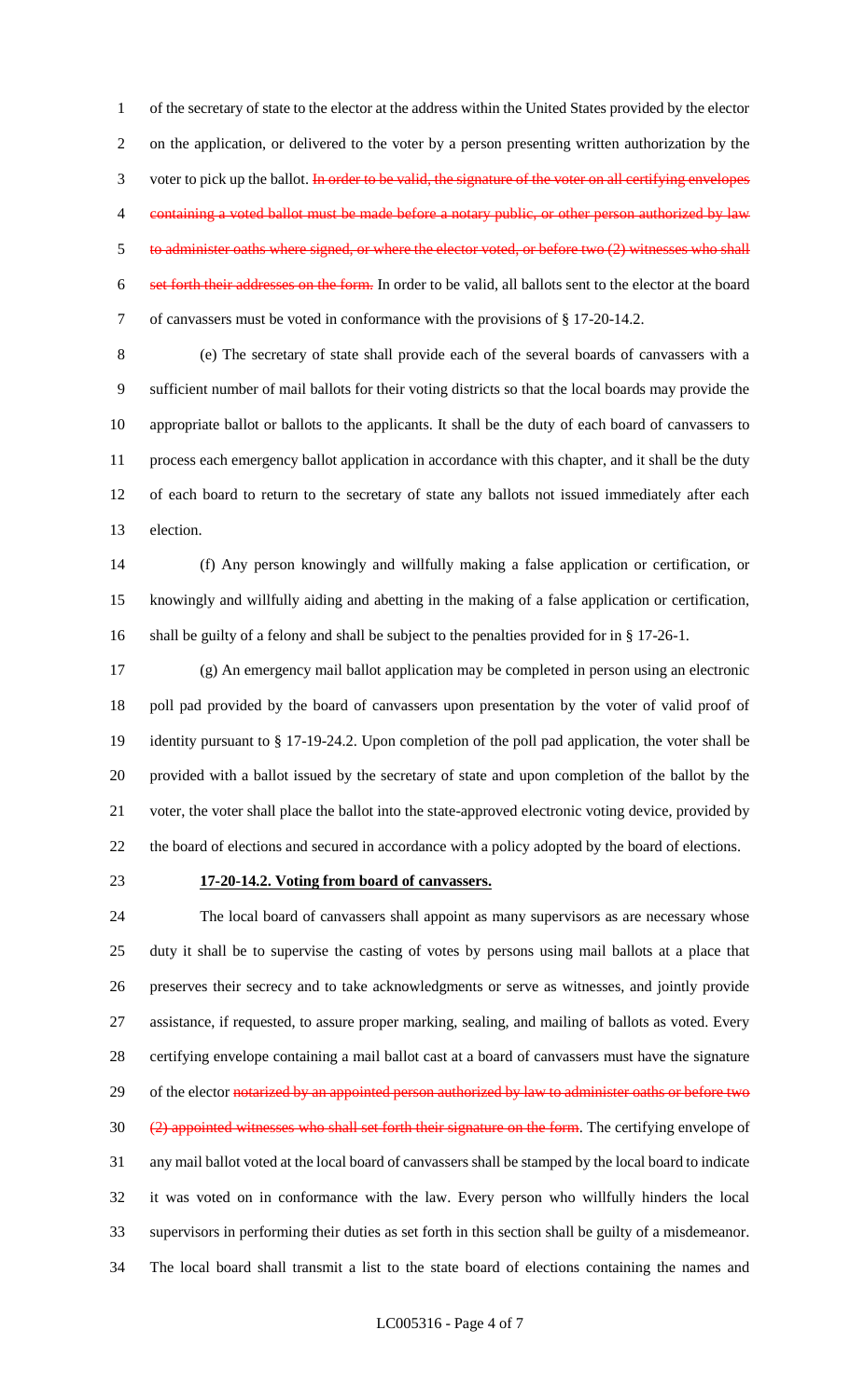| signatures of people authorized to witness mail ballots. |  |
|----------------------------------------------------------|--|
|----------------------------------------------------------|--|

| $\overline{2}$ |                                                                                                    | 17-20-21. Certifying envelopes.                                                                                                                                                                                                                                                                                                                                                                                        |
|----------------|----------------------------------------------------------------------------------------------------|------------------------------------------------------------------------------------------------------------------------------------------------------------------------------------------------------------------------------------------------------------------------------------------------------------------------------------------------------------------------------------------------------------------------|
| 3              |                                                                                                    | The secretary of state shall cause to be prepared and printed and shall furnish with each                                                                                                                                                                                                                                                                                                                              |
| 4              | mail ballot an envelope for sealing up and certifying the ballot when returned. The envelope shall |                                                                                                                                                                                                                                                                                                                                                                                                                        |
| 5              | be printed in substantially the following form:                                                    |                                                                                                                                                                                                                                                                                                                                                                                                                        |
| 6              |                                                                                                    | "After marking ballot or ballots, fold and enclose in this envelope and seal it. Certify to                                                                                                                                                                                                                                                                                                                            |
| $\tau$         |                                                                                                    | statement hereon. Enclose in envelope addressed to board of elections, which must receive the                                                                                                                                                                                                                                                                                                                          |
| 8              |                                                                                                    | envelope not later than the time prescribed by § 17-18-11 for the closing of polling places on the                                                                                                                                                                                                                                                                                                                     |
| 9              |                                                                                                    | day of election."                                                                                                                                                                                                                                                                                                                                                                                                      |
| 10             |                                                                                                    |                                                                                                                                                                                                                                                                                                                                                                                                                        |
| 11             |                                                                                                    | Certificate of Voter                                                                                                                                                                                                                                                                                                                                                                                                   |
| 12             |                                                                                                    | Print Name of Voter                                                                                                                                                                                                                                                                                                                                                                                                    |
| 13             |                                                                                                    | I swear or affirm, under penalty of perjury, that I am:                                                                                                                                                                                                                                                                                                                                                                |
| 14             | 1.                                                                                                 | I am a United States citizen;                                                                                                                                                                                                                                                                                                                                                                                          |
| 15             | 2.                                                                                                 | I am a resident and qualified voter of the State of Rhode Island;                                                                                                                                                                                                                                                                                                                                                      |
| 16             | 3.                                                                                                 | I am eligible to cast a mail ballot under the provisions of § 17-20-2; and                                                                                                                                                                                                                                                                                                                                             |
| 17             | 4.                                                                                                 | I am not qualified to vote elsewhere.                                                                                                                                                                                                                                                                                                                                                                                  |
| 18             |                                                                                                    | Voter must sign full name here:                                                                                                                                                                                                                                                                                                                                                                                        |
| 19             |                                                                                                    | (If unable to sign name because of physical incapacity or otherwise, voter shall make his                                                                                                                                                                                                                                                                                                                              |
| 20             |                                                                                                    | or her mark " $(X)$ ").                                                                                                                                                                                                                                                                                                                                                                                                |
| 21             |                                                                                                    | I hereby attest under penalty of perjury that the enclosed voted ballot was cast, and the                                                                                                                                                                                                                                                                                                                              |
| 22             |                                                                                                    | signature or mark on this certifying envelope was made by the voter whose name appears on                                                                                                                                                                                                                                                                                                                              |
| 23             |                                                                                                    | the label above.                                                                                                                                                                                                                                                                                                                                                                                                       |
| 24             |                                                                                                    | Before me the $\frac{day \text{ of } 20 \text{ of } 20 \text{ of } 20 \text{ of } 20 \text{ of } 20 \text{ of } 20 \text{ of } 20 \text{ of } 20 \text{ of } 20 \text{ of } 20 \text{ of } 20 \text{ of } 20 \text{ of } 20 \text{ of } 20 \text{ of } 20 \text{ of } 20 \text{ of } 20 \text{ of } 20 \text{ of } 20 \text{ of } 20 \text{ of } 20 \text{ of } 20 \text{ of } 20 \text{ of } 20 \text{ of } 20 \text$ |
| 25             |                                                                                                    | county of _____________, state of _____________, personally appeared the above named voter,                                                                                                                                                                                                                                                                                                                            |
| 26             |                                                                                                    | to me known and known by me to be the person who affixed his or her signature to this ballot                                                                                                                                                                                                                                                                                                                           |
| 27             |                                                                                                    | envelope.                                                                                                                                                                                                                                                                                                                                                                                                              |
| 28             |                                                                                                    |                                                                                                                                                                                                                                                                                                                                                                                                                        |
| 29             |                                                                                                    | <b>Notary Public</b>                                                                                                                                                                                                                                                                                                                                                                                                   |
| 30             |                                                                                                    | Notary must also print his or her name                                                                                                                                                                                                                                                                                                                                                                                 |
| 31             |                                                                                                    | Witness:                                                                                                                                                                                                                                                                                                                                                                                                               |
| 32             |                                                                                                    |                                                                                                                                                                                                                                                                                                                                                                                                                        |
| 33             |                                                                                                    | (Signature)(Print Name)<br>(Address)                                                                                                                                                                                                                                                                                                                                                                                   |
| 34             |                                                                                                    | (Signature)(Print Name) (Address)                                                                                                                                                                                                                                                                                                                                                                                      |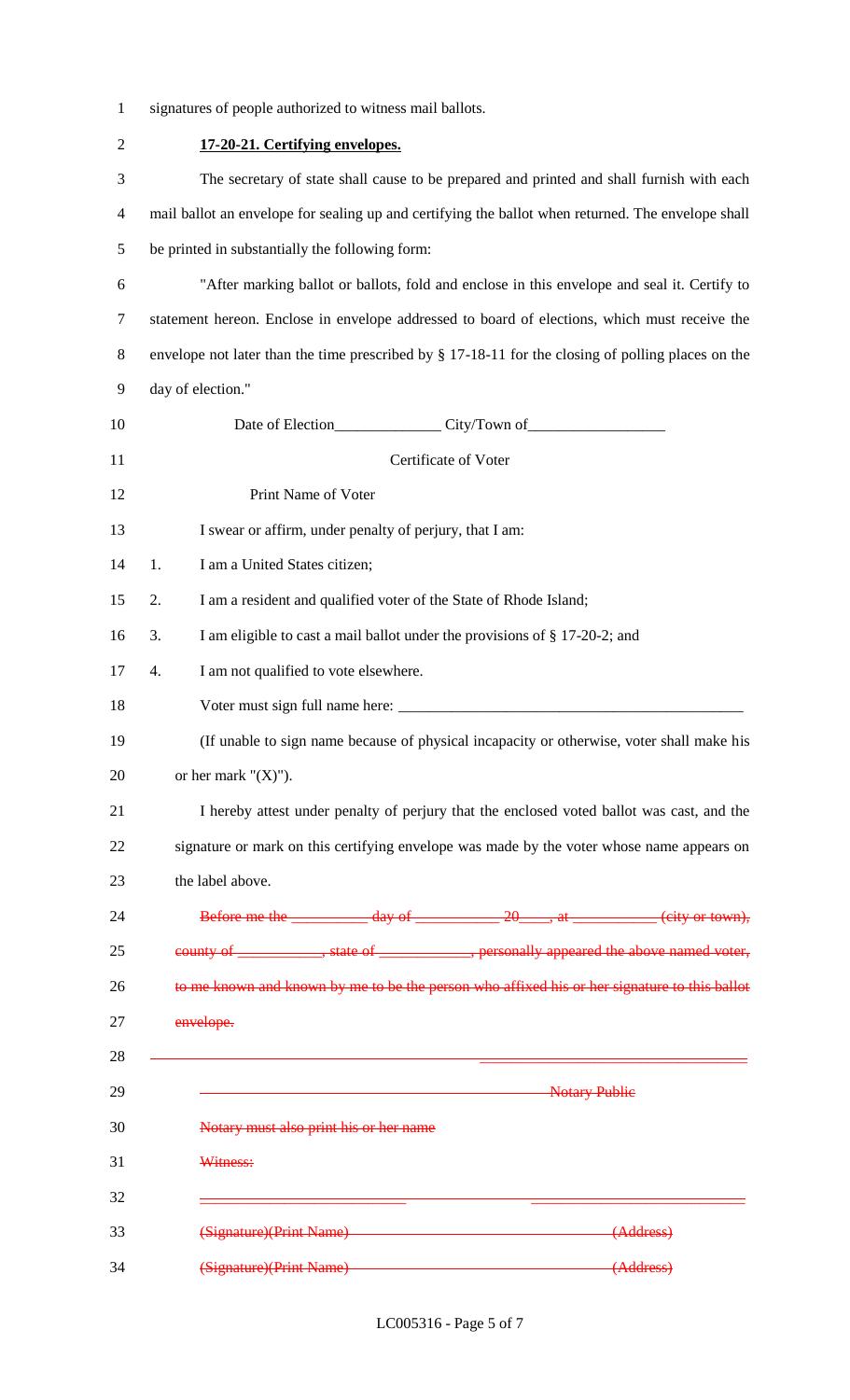Note: Mail ballots must either be sworn to before a notary public or before two (2) witnesses who must sign their names and addresses. **17-20-23. Marking and certification of ballot.** (a) A voter may vote for the candidates of the voter's choice by making a mark in the space provided opposite their respective names. (b) In case a voter desires to vote upon a question submitted to the vote of the electors of the state, the voter shall mark in the appropriate space associated with the answer that the voter desires to give. (c) Voters receiving a mail ballot pursuant to § 17-20-2(1), (2), and (4) shall mark the ballot 10 in the presence of two (2) witnesses or some officer authorized by the law of the place where 11 marked to administer oaths. Voters receiving a mail ballot pursuant to § 17-20-2(3) do not need to have their ballot witnessed or notarized. Except as otherwise provided for by this chapter, the voter shall not allow the official or witnesses to see how he or she marks the ballot and the official or witnesses shall hold no communication with the voter, nor the voter with the official or witnesses, as to how the voter is to vote. Thereafter, the voter shall enclose and seal the ballot in the envelope 16 provided for it. The voter shall then execute before the official or witnesses the certification on the envelope. The voter shall then enclose and seal the certified envelope with the ballot in the envelope addressed to the state board and cause the envelope to be delivered to the state board on or before election day. (d) These ballots shall be counted only if received within the time limited by this chapter. (e) There shall be a space provided on the general election ballot to allow the voter to write in the names of persons not in nomination by any party as provided for in §§ 17-19-31 and 17-20- 24. SECTION 2. This act shall take effect upon passage.

======== LC005316 ========